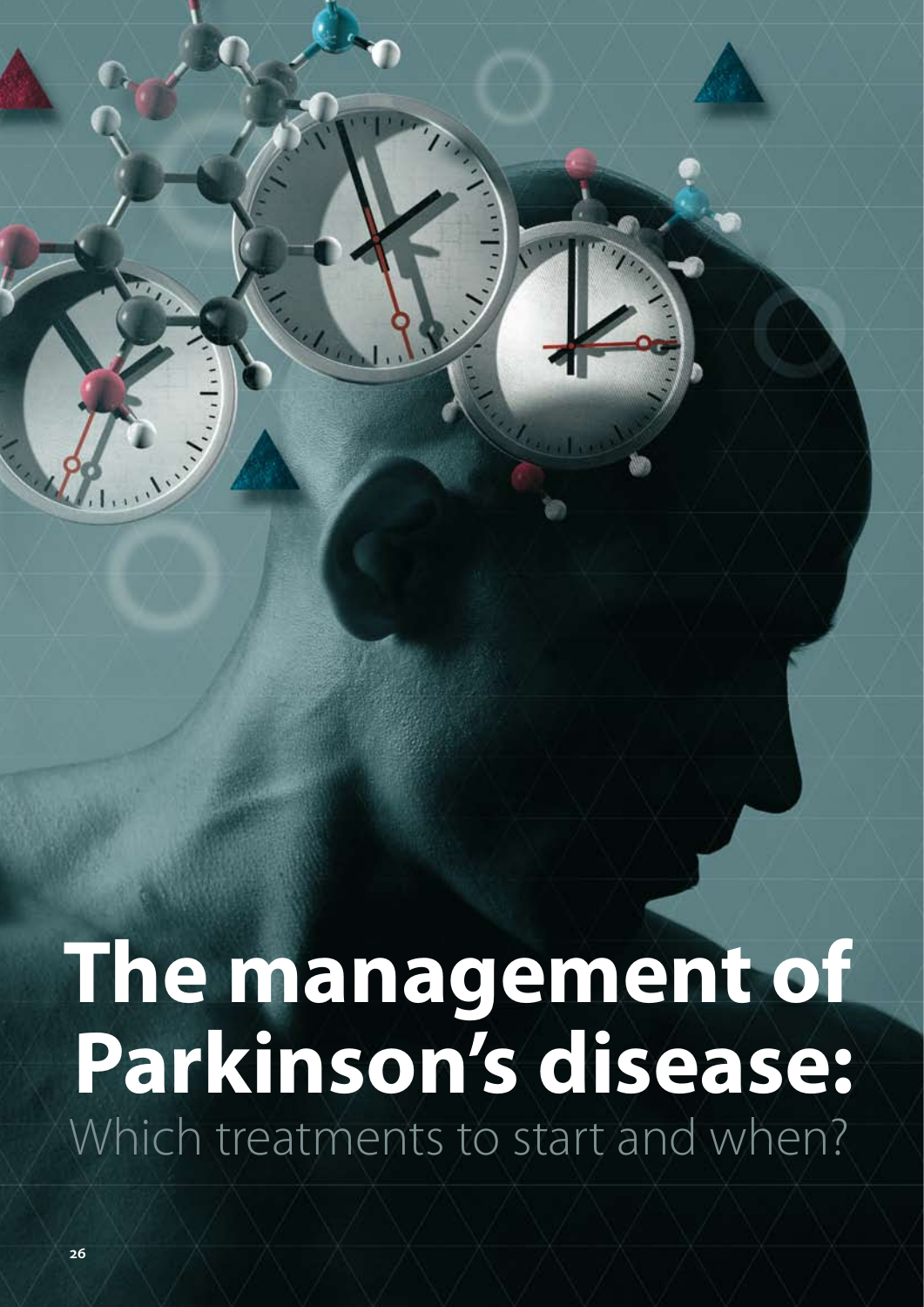*The treatment of patients with Parkinson's disease usually involves a multidisciplinary approach to care. The role of the general practice team is to co-ordinate an individualised treatment plan, according to the progression of the patient's condition. A combination of levodopa with carbidopa or benserazide is generally the first-line pharmacological treatment for functional disability in patients with Parkinson's disease. A crucial aspect of management is the optimisation of treatment as new symptoms develop. Dopamine agonists, e.g. ropinirole and pramipexole, and other medicines may be required to reduce motor symptoms and to minimise the adverse effects of levodopa treatment. Non-motor symptoms, e.g. pain, depression and fatigue, are very common in patients with Parkinson's disease and their management becomes increasingly important as the patient's condition progresses.* 

### **The natural history of Parkinson's disease**

Parkinson's disease is a neurodegenerative disorder characterised by the cardinal symptoms of stiffness, resting tremor, slowness (bradykinesia) and reduction of movement (hypokinesia).<sup>1</sup> Often the symptoms are asymmetric and insidious; serious problems may not develop until several years after onset of symptoms.<sup>2</sup>

When patients with Parkinson's disease are examined they generally display:

- Rigidity on passive movement at major joints, e.g. when the patient's arm is moved by the clinician, sometimes with a superimposed ratchet-like sensation known as the "cogwheel" phenomenon
- Resting tremor, most commonly 4 hertz (four cycles per second), typically affecting the upper limbs
- **Impairment of dextrous upper limb movements and** facial expression due to bradykinesia affecting the small muscle groups of the face and hands, which is usually seen in the early phases of the condition

Bradykinesia in people with Parkinson's disease often causes a deterioration of handwriting in which the script typically slopes upwards and the writing is crabbed and becomes progressively smaller. Gait abnormalities typically manifest later in the course of the disease. However, a lack of spontaneous arm swing when walking is an early sign. Turning *en bloc*, where the whole body turns when changing direction, and a festinating gait, with small steps and tendency to shuffle as if the patient is chasing their centre of gravity are seen in patients with more advanced disease. Falls, partly due to slow activation of postural reflexes, occur in people with Parkinson's disease.

Non-motor symptoms are very common in patients with Parkinson's disease and may include hypotension, cognitive impairment, disorders of excessive sweating, depression and a reduced sense of smell (hyposmia). $3,4$  In some patients with Parkinson's disease non-motor symptoms can precede the classical motor symptoms by several years (see: "The Braak theory of Parkinson's disease progression", over page). However, non-motor symptoms are not useful for diagnosing Parkinson's disease as they have limited specificity. Early onset of prominent non-motor symptoms such as orthostatic hypotension and cognitive impairment are also consistent with alternative diagnoses such as multi-system atrophy and Lewy body dementia. Non-motor symptoms in patients with Parkinson's disease can become more troublesome than motor symptoms and their management becomes increasingly important as the condition progresses.

### **Parkinson's disease pathophysiology**

The pathological characteristic of Parkinson's disease is a severe loss of pigmented dopaminergic neurons in the substantia nigra of the midbrain (a brain area involved in movement). These neurons project to the corpus striatum and loss of these projections leads to an overall decrease in cortical motor activity. This process also causes the positive symptoms of Parkinson's disease, such as tremor, by reducing the normal inhibitory neuronal control of movement; known as the release phenomenon.

Loss of dopaminergic neurons in patients with Parkinson's disease is accompanied by the development of intracellular protein aggregates within surviving pigmented neurons, known as Lewy bodies.<sup>4</sup> Lewy bodies in patients with Parkinson's disease are pathologically indistinguishable from Lewy bodies in patients with Lewy body dementia.<sup>4</sup> Long-term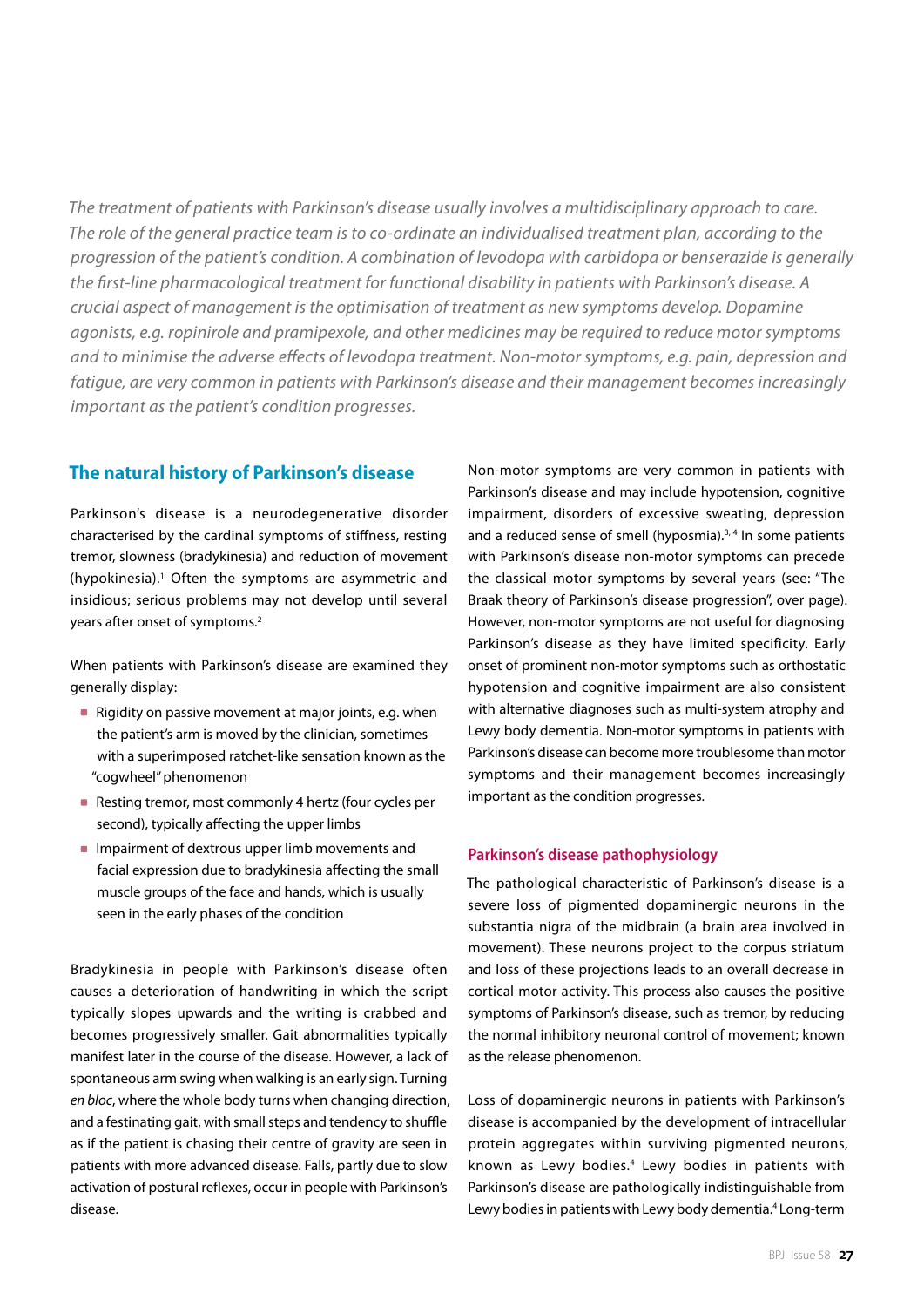### **The Braak theory of Parkinson's disease progression**

The Braak theory of Parkinson's disease postulates that pathology first starts in the enteric nervous system of the gut and in the medulla and olfactory bulb. From here it spreads through neurons to the substantia nigra. $2,4$  This theory is supported by post-mortem studies and provides an explanation for the constellation of symptoms that can precede classical motor symptoms by several years, including:<sup>2, 4</sup>

- **Constipation and other autonomic symptoms, e.g.** sweating, drooling at night or erectile dysfunction
- Hyposmia (reduced sense of smell)
- Rapid-eye-movement (REM) sleep disorder
- **Severe depressive illness**
- **Fatigue and/or mental inflexibility**
- **Lower back pain**

The Braak theory of a spreading neurological disease is also thought to explain why cognitive impairment, caused by pathology in other brain areas, is routinely encountered in people with long-term Parkinson's disease.<sup>2</sup>



studies have shown that nearly all patients with Parkinson's disease eventually develop cognitive impairment and it seems likely that Parkinson's disease and Lewy body dementia represent a similar or overlapping neurodegenerative disorder.5 However, early cognitive impairment in a patient suggests a diagnosis other than Parkinson's disease.

As Parkinson's disease advances, more widespread loss of neurons occurs, which is the likely cause of symptoms that are not controlled by the dopaminergic treatments that are used in the earlier stages of the disease.<sup>3</sup>

Parkinson's disease itself is not thought to be directly fatal, but falls, fractures and chest infections related to swallowing disorders increase the mortality rate in people with Parkinson's disease.

### **The epidemiology and genetics of Parkinson's disease**

Parkinson's disease affects an estimated 1% of people aged over 65 years.<sup>4</sup> A General Practitioner in New Zealand can expect to have approximately three patients with Parkinson's disease per 1000 patients, although this will vary depending on practice characteristics.<sup>6</sup> The median age of onset is 60 years and life expectancy is on average 15 years following diagnosis.4

The cause of Parkinson's disease is unknown. Some rare autosomal dominant genes for Parkinson's disease have been identified, but account for only a few cases. In people diagnosed after age 60 years, there is a negligible increased risk of their children developing the condition, if there is no other family history of Parkinson's disease.<sup>4</sup> However, in people with Parkinson's disease, who also have an affected parent or other affected first degree relative, the likelihood of one of the rare genes for Parkinson's disease being present may be as high as 5%.<sup>4</sup>

Environmental toxins, e.g. industrial waste and pesticides, may be a causative factor in the development of Parkinson's disease, however, mitochondrial dysfunction, oxidative damage and abnormal protein processing have also been implicated.<sup>7</sup> Non-smokers are twice as likely to develop Parkinson's disease as people who smoke; it is not known why.<sup>4</sup>

### **An expert opinion is recommended for diagnosis**

Diagnosing patients with Parkinson's disease is challenging and it is important that all patients suspected of having the condition are examined by an experienced Neurologist or Geriatrician before treatment is initiated.<sup>8</sup> A specialist second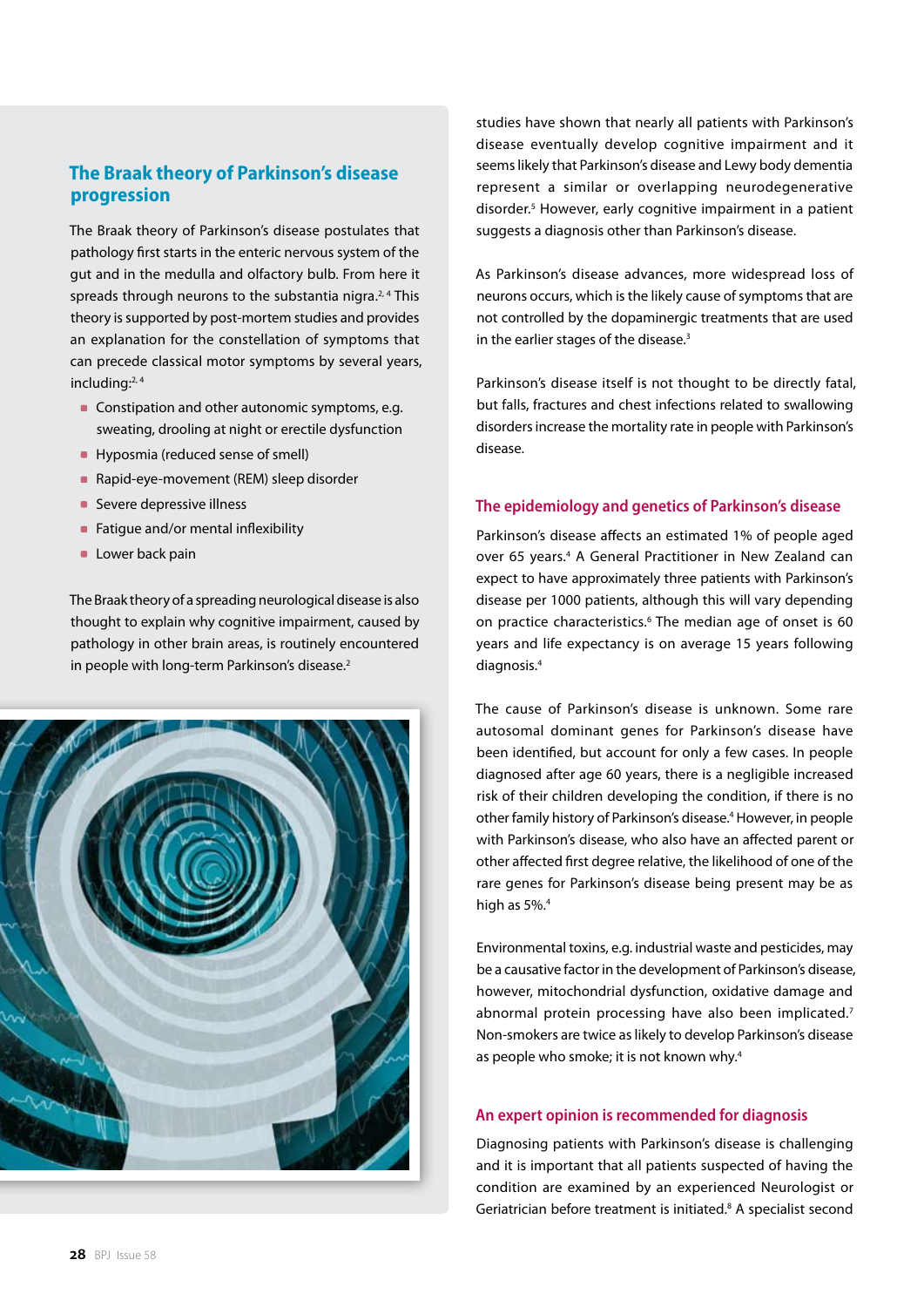opinion will improve the likelihood of a good outcome and provide reassurance that an alternative diagnosis does not better fit the patient's presentation.

A response to levodopa is a key criterion for the diagnosis of Parkinson's disease. Common alternative diagnoses include medicine-induced parkinsonism, essential tremor and multiple cerebral infarctions.

### **Managing the motor symptoms of Parkinson's disease**

Although there is no cure for Parkinson's disease, patients can achieve good symptom control during the first few years of treatment, unlike in other neurodegenerative conditions. It is reasonable to expect treatment to provide functional benefit for at least ten years.4

### **Non-pharmacological treatment**

A multidisciplinary approach is usually recommended in the treatment of patients with Parkinson's disease, although there is a lack of robust evidence to support the usefulness of this approach. Physiotherapists, Occupational Therapists, Speech Therapists and Nurse Specialists may all be involved in the care of a patient with Parkinson's disease, in addition to a Neurologist or a Geriatrician and a General Practitioner.

**Exercise should be encouraged** and formal exercise rehabilitation is likely to benefit patients with Parkinson's disease. Physiotherapists experienced in the treatment of people with Parkinson's disease may be able to provide specific interventions for overcoming disabilities such as start hesitancy, freezing of gait, festination and falls. The results of clinical trials suggest three broad physical therapy strategies may be useful:9

- 1. Strategy training, e.g. instruction with reinforcement to use longer stride length
- 2. Management of musculoskeletal issues, e.g. weakness and loss of range of movement
- 3. General promotion of physical activity with specific interventions for falls prevention

A systematic review of physiotherapy interventions in patients with Parkinson's disease found a wide-range of techniques introduced for a period of up to three months improved gait speed and balance as well as improving measures of the impact of Parkinson's disease, e.g. the Unified Parkinson's Disease Rating Scale (UPRDS).10 There was no evidence that one particular approach was better than any other, although

the quality of the comparisons was poor. A more recent review provides some inconsistent evidence that more intensive and longer duration interventions provide greater benefits.<sup>11</sup>

**Occupational therapy** may assist people with Parkinson's disease to safely maintain activity and employment. Continued activity and employment is likely to improve self-esteem as well as maintaining the patient's role within their family.12 Patients may also be referred to occupational therapists specially trained in assessing driving performance to determine if they are medically fit to drive (see: "Driving a motor vehicle", Page 30).

**Speech therapy may be appropriate**; soft speech (hypophonia) is a particular problem for patients with Parkinson's disease. Voice training can improve voice quality and audibility.<sup>3</sup> Some speech therapists run intensive exercise programmes in which the patient focuses on increasing the volume of their speech. Speech therapists are also able to assess dysphagia in patients with Parkinson's disease which can affect speech and may also be a contributor to poor dietary intake.

**Weight loss may be an issue for some people with Parkinson's disease**, although it is not clear if this is part of the process of Parkinson's disease, i.e. extra energy expenditure due to tremor or rigidity, altered swallowing, changes to satiety, or due to the appetite reducing affect of dopaminergic treatment. Patients who are underweight may benefit from dietary supplements but there is little evidence of a strong effect. Some patients with Parkinson's disease experience constipation and dietary changes may alleviate this, although, pharmacological treatments are more likely to be reliable for management. However, be aware that for some patients with Parkinson's disease the timing and protein content of meals can affect levodopa absorption.

**The support and shared experiences of other people of a similar age with the same condition** is important. The Parkinson's New Zealand website provides information on local services and support for people diagnosed with Parkinson's disease, and their families. The fifth edition of "Parkinson's: A guide for the newly diagnosed" was published in October, 2013.

 $\mathbb{G}$ For further information visit: **www.parkinsons.org.nz**

**Counselling for the patient** can assist in the development of self-management techniques for anxiety and depression. Caring for a family member with Parkinson's disease can place additional strain on relationships. Counselling may help the carer and family with coping strategies. In the final stages of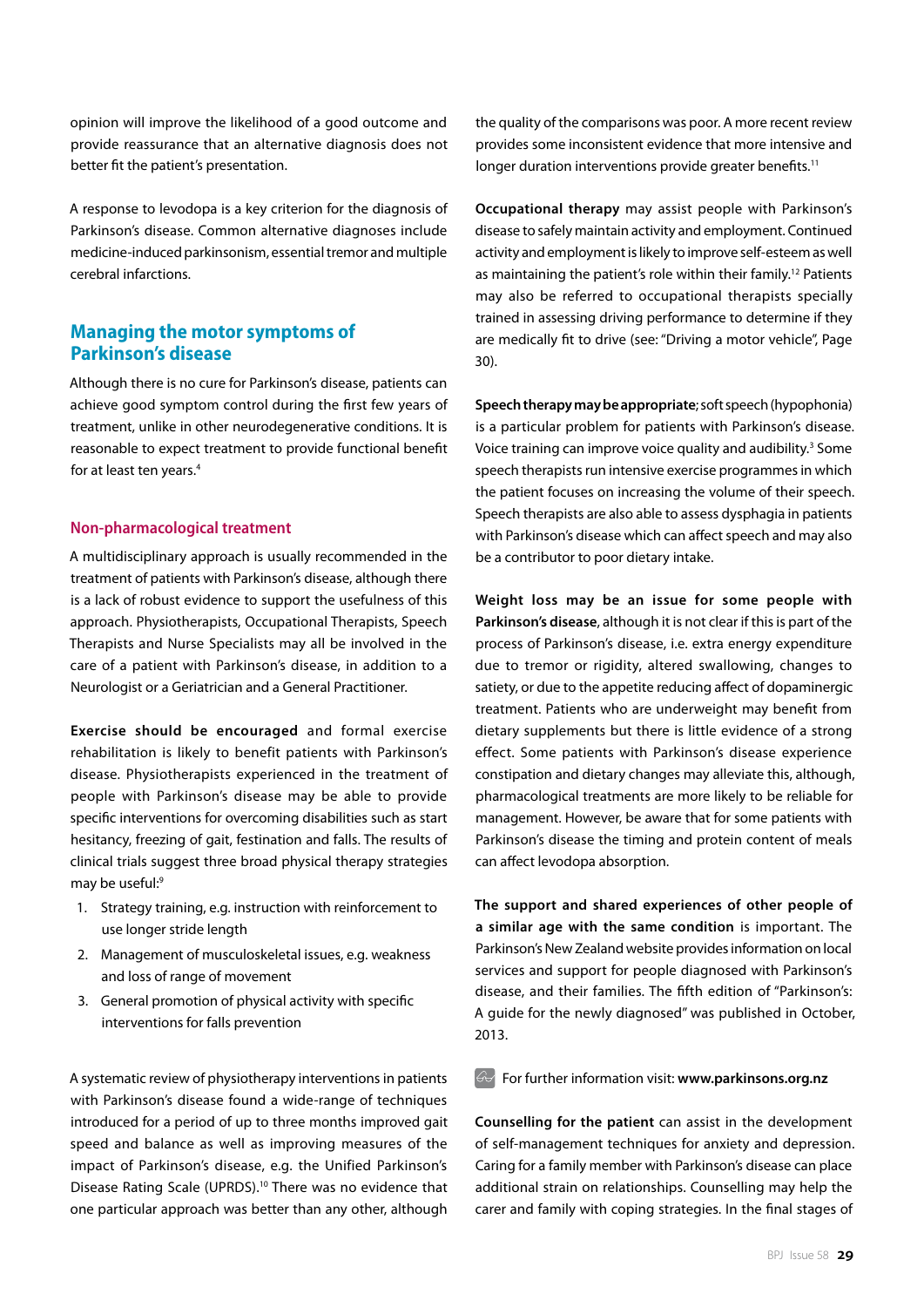Parkinson's disease palliative care and advanced care planning may be beneficial for the patient and their family.

 $\mathbb{G}$  For further information see: "End-of-life care for patients with chronic disease: the need for a paradigm shift", BPJ 40 (Nov, 2011).

### **Pharmacological treatment of motor symptoms**

Motor symptoms in patients with Parkinson's disease typically respond well to medicines that boost dopamine function and this response is part of the diagnostic criteria for Parkinson's disease. When motor symptoms are well controlled this is referred to as the patient's "on" state; conversely periods of poor motor symptom control are referred to as "off" states. There is little evidence that treatment with either levodopa or long-acting dopamine agonists in the early phases of Parkinson's disease results in improved long-term outcomes for the patient. However, levodopa will eventually be used in the treatment of all patients. If a patient does not respond to dopaminergic treatment then alternative diagnoses, e.g. medicine-induced Parkinsonism, essential tremor or multiple cerebral infarctions, should be strongly considered. Motor fluctuations, including dyskinesias, mainly associated with

levodopa treatment develop in all patients with Parkinson's disease. These can vary in severity from a "wearing off" phenomenon, where a patient notices an increase in stiffness and slowness after a dose of medication, to very severe fluctuations between rigid-akinetic states and severe episodes of dyskinetic (involuntary) movements (see: "Motor fluctuations and levodopa", opposite).

### **When to start pharmacological treatment?**

Treatment for Parkinson's disease should be considered once the patient reports troubling symptoms.14 In most cases, a Neurologist or Geriatrician with experience in diagnosing Parkinson's disease will be responsible for initiating treatment. Diagnostic trials of levodopa, e.g. for a patient with functional disabilities and a strong clinical suspicion of Parkinson's disease, should generally not be considered without discussion with a Neurologist or Geriatrician. If there will be a substantial delay in the patient's referral, case-by-case management is required involving initial telephone consultation with a Neurologist or Geriatrician, and consideration of the patient's level of disability, circumstances, e.g. living alone, co-morbidities and individual preference for treatment.

### **Driving a motor vehicle**

People with Parkinson's disease may have a reduced ability to drive before a functional disability becomes apparent, due to cognitive impairment or as an adverse effect of dopaminergic treatment, e.g. daytime sleepiness. Limb strength, accuracy of rapid foot movements and joint proprioception should be assessed.<sup>13</sup> If a General Practitioner is uncertain about a patient's ability to drive then referral to an Occupational Therapist trained in driving assessment will be helpful. A Parkinson's disease Nurse Specialist, a Neurologist or Geriatrician may also be consulted before a final decision is made.

Driving should always cease if there is doubt about a person's ability to control a vehicle in an emergency situation.<sup>13</sup> It is reasonable to assume that if a person has trouble walking then they may not be fit to drive.<sup>13</sup>

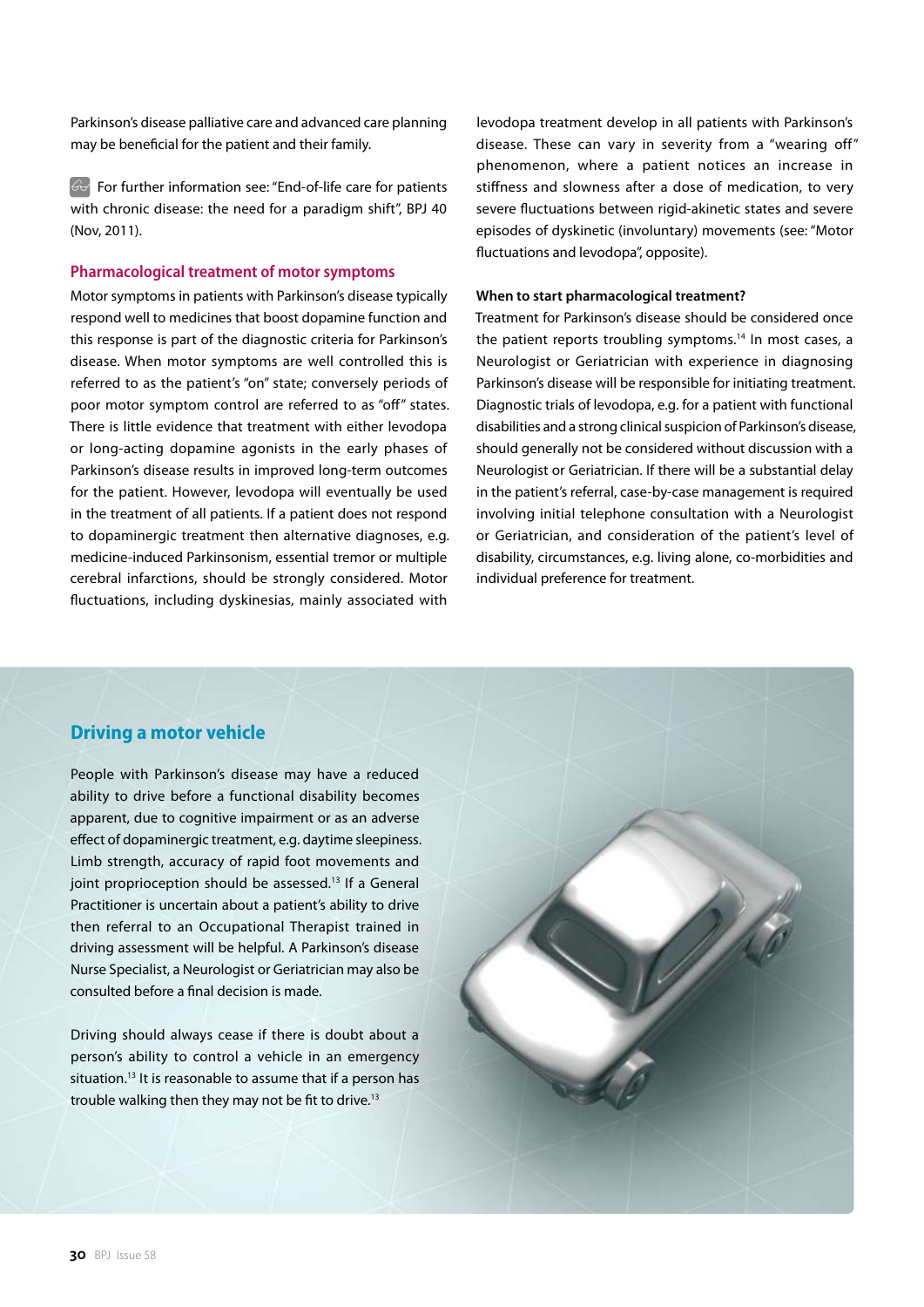### **Levodopa with a dopa-decarboxylase inhibitor is usually first-line**

Patients with motor symptoms of Parkinson's disease will benefit from dopamine treatment. However, dopamine itself does not cross the blood brain barrier easily and causes severe nausea and vomiting when given at doses high enough to have a motor effect. Levodopa, a metabolic precursor to dopamine, is able to cross the blood brain barrier and is therefore used instead. However, levodopa is rapidly metabolised to dopamine by the enzyme decarboxylase which is present in the body's periphery as well as in the brain. In order to allow sufficient levodopa to reach the brain it must be administered with a peripheral decarboxylase inhibitor. In New Zealand carbidopa or benserazide are commonly used (Table 1, Page 34) and given in fixed combination with levodopa.

**In patients aged over 40 years with Parkinson's disease**, combination levodopa medicines are generally the first-line treatment (see "Levodopa treatment should not be delayed in patients aged over 40 years", over page).<sup>14</sup> These are available in tablets, capsules, immediate release and modified release preparations, and dispersible tablets. Preparations should be swallowed whole, and not halved or broken, unless specified. Dispersible tablets shorten the onset of effect and may be useful for patients with difficulties swallowing or when rapid effect is needed, e.g. in the early morning. Adherence to levodopa treatment may be a problem for some patients due to the frequent dosing regimen, e.g. at least three times daily. A Pharmacist may be able to provide further information about which preparation is most suitable.

Over time there is often a need to increase the doses of levodopa or to add dopamine agonists or other medicines that inhibit the metabolism of dopamine. The patient's treatment should be adjusted according to the level of disability experienced in the performance of everyday activities.<sup>14</sup> The severity of a patient's dyskinesias will often determine the maximum dose and length of time that levodopa treatment can be tolerated.14 Modified release levodopa does not reduce motor fluctuations related to the absorption of levodopa but may be useful for patients whose symptom control is insufficient between doses.3

**In patients aged under 40 years with Parkinson's disease** a dopamine agonist (over page) is generally the first-line treatment, rather than levodopa. This is because in these patients the likelihood of developing motor fluctuations within five years of beginning levodopa treatment is effectively 100%.14 Levodopa monotherapy is also associated with earlier and more severe motor fluctuations compared with using dopamine agonists for initial treatment.<sup>14</sup>

### **Motor fluctuations and levodopa**

The cause of motor fluctuations in patients with Parkinson's disease is unknown. In normal physiology, dopamine is stored in pre-synaptic terminals. As people with Parkinson's disease lose dopaminergic neurons the dopamine storage capacity of the brain is reduced. The length of time that levodopa doses are able to provide benefit then decreases because dopamine in the blood is metabolised more quickly than it is in synaptic terminals.14

In patients with more advanced Parkinson's disease, symptomatic "off" periods can begin when levodopa blood levels drop below therapeutic levels. When this occurs dosing of levodopa needs to be more frequent.<sup>14</sup> However, the adverse effect of more frequent levodopa dosing is the occurrence of peaks of dopamine concentration which cause dyskinesias. Altered dopamine receptor function in the corpus striatum may also cause "supersensitivity" to blood dopamine. Disabling dyskinesias may require a reduction in levodopa dosing and other dopaminergic medicines, e.g. dopamine agonists, may become more useful.<sup>3</sup>

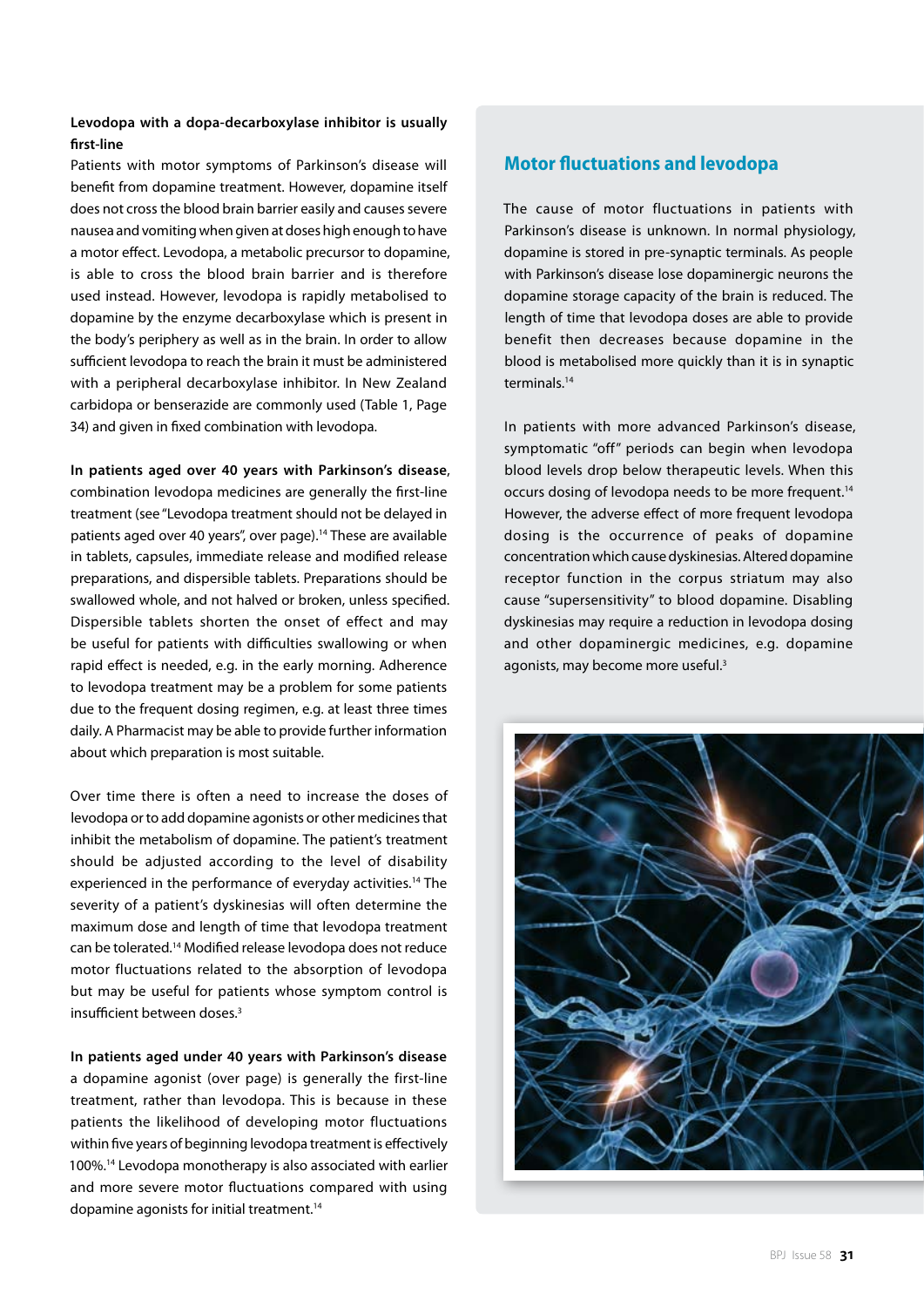### **Dopamine agonists are an alternative first-line treatment**

Dopamine agonists, e.g. ropinirole or pramipexole (Table 1), may be considered as an alternative first-line treatment for motor symptoms in patients with Parkinson's disease, particularly in those aged under 40 years.14 Dopamine agonists are also frequently used in combination with levodopa for patients who have not achieved adequate symptom control and may "smooth-out" motor fluctuations (see: "Motor fluctuations and levodopa", previous page).<sup>3</sup> Patients taking dopamine agonists may experience fewer motor complications than patients taking levodopa treatment.3 However, compared to levodopa, dopamine agonists cause more sleepiness, oedema and hallucinations, and are reported to be associated with higher "dropout" rates in clinical trials.16 The development of impulse control disorders, e.g. bingeeating, compulsive shopping, gambling or hypersexuality is associated with dopamine agonists, and levodopa, and these possible adverse effects should be discussed with the patient and their family. Modified release preparations of dopamine agonists are not available in New Zealand.

Ergot-derived dopamine agonists, e.g. bromocriptine and pergolide, are generally no longer prescribed for patients with Parkinson's disease due to the possibility of cardiac valvular fibrosis, pulmonary fibrosis or retroperitoneal fibrosis developing.<sup>3</sup> Patients who are still being treated with these medicines should be monitored for dyspnoea, persistent cough, chest pain, cardiac failure, and abdominal pain or tenderness.17 If long-term treatment is expected lung-function tests may be helpful, or consider switching to a non-ergot derived dopamine agonist, i.e. ropinirole or pramipexole.17

### **A monoamine oxidase type B inhibitor may be appropriate for mild symptoms**

Selegiline (Table 1) may be appropriate for patients with Parkinson's disease who have mild motor symptoms and early treatment with selegiline can delay the need for levodopa treatment.17 Selegiline can be prescribed alone or in combination with a levodopa-dopa-carboxylase inhibitor combination. Selegiline inhibits the catabolism of dopamine and may also be combined with levodopa treatment to reduce

### **Levodopa treatment should not be delayed in patients aged over 40 years**

Patients aged over 40 years should be considered for levodopa treatment as soon as they display significant symptoms.<sup>14</sup> Historically there was a concern that early treatment with levodopa resulted in patients developing premature dyskinesias.<sup>14</sup> This idea was supported by two observations. Firstly, as many as 90% of patients treated with levodopa for ten years develop dyskinesias.<sup>14</sup> Secondly, the younger the age of onset of Parkinson's disease, the more likely it is that dyskinesia will occur.14 However, the benefit of levodopa treatment is greatest earlier in the course of Parkinson's disease.<sup>14</sup> An Australian study of 149 people with Parkinson's disease found that at fifteen-year follow-up there was no difference in outcomes for motor complications and mortality for patients whose treatment was initiated with either dopamine agonists or levodopa.<sup>15</sup>

Conversely, in patients aged under 40 years, treatment with levodopa is delayed and initiated when symptoms become more severe.14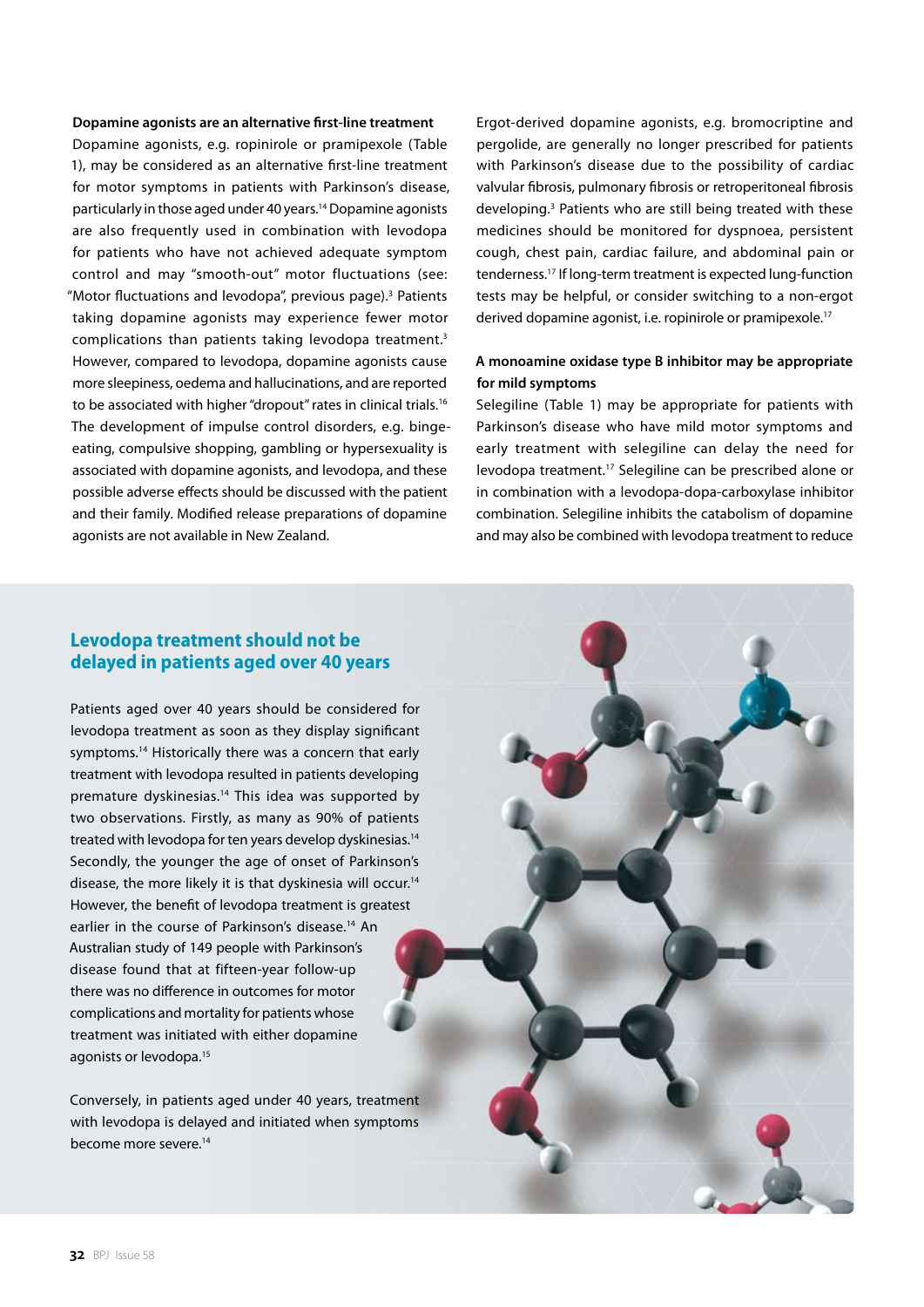symptoms in patients with advanced Parkinson's disease. However, in patients who have postural hypotension selegiline together with levodopa should be avoided or used with extreme caution.<sup>17</sup> Currently there are issues surrounding the supply of selegiline and therefore this medicine is unapproved by Medsafe in New Zealand, although this is likely to change in the near future.

### **Amantadine can be used to treat dyskinesia**

Amantadine (Table 1) is a weak dopamine agonist and is a possible treatment option for people with early onset Parkinson's disease, but should not be considered as a firstline treatment.<sup>8</sup> Amantadine may be used in conjunction with other treatment, usually levodopa, to control dyskinesias once patients have begun to display motor fluctuations.<sup>8</sup> The effect of amantadine is thought to be modest and to last less than eight months.16 However, a recent trial suggests that amantadine may help control dyskinesias for several years.<sup>18</sup>

### **Catechol-O-methyltransferase inhibitors may be added later in treatment**

When patients with advanced Parkinson's disease begin to experience "end-of-dose" deterioration that cannot be stabilised by adjusting the regimen of current medicines, catechol-O-methyltransferase (COMT) inhibitors, i.e. entacapone and tolcapone (Table 1), may be used as adjunctive treatment with levodopa and dopa-decarboxylase inhibitors. COMT inhibitors, like dopa-decarboxylase inhibitors, prevent the peripheral conversion of levodopa to dopamine.

### **Antimuscarinic medicines are less effective than dopaminergic treatments**

Antimuscarinic medicines, e.g. benztropine, procyclidine and orphenadrine hydrochloride, reduce medicine-induced Parkinsonian symptoms in patients being treated with antipsychotics, but are generally not used in patients with Parkinson's disease.17 However, benztropine may be considered for the treatment of levodopa-resistant tremor in younger patients.<sup>3</sup> Antimuscarinic medicines are poorly tolerated by older patients and are associated with cognitive impairment and sedation.<sup>3</sup> Tardive (slow onset) dyskinesia is not improved by this treatment and may be worsened.<sup>17</sup>

### **Alternative treatments are not supported by evidence**

There is no robust evidence that any herbal medicine or supplement is effective in the treatment of patients with Parkinson's disease.<sup>16</sup> In particular, vitamin E should not be used as a neuroprotective agent as there is good evidence that it does not slow the progression of Parkinson's disease.<sup>16</sup>

### **Managing the non-motor symptoms of Parkinson's disease**

Patients with Parkinson's disease may display autonomic dysfunction, psychiatric symptoms and cognitive impairment (Table 2, Page 36). These non-motor symptoms are a substantial component of Parkinson's disease morbidity. Some non-motor symptoms can be associated with the patient's "off" state and optimisation of dopaminergic treatment may provide symptom relief. Therefore attempting to increase "on" time should be considered first in the management of non-motor symptoms. For example, musculoskeletal and visceral pain, is experienced by over 80% of patients with Parkinson's disease and can be associated with "off" states.<sup>3</sup>

### **Treatment of non-motor symptoms may involve additional medicines**

Parkinson's disease involves pathology beyond the nigrostriatal connections of the brain, therefore many of the non-motor symptoms of Parkinson's disease do not respond to dopaminergic medicines and other treatment options may be necessary. Autonomic dysfunction resulting in orthostatic hypotension, erectile dysfunction, urinary incontinence and constipation is present in most patients with advanced Parkinson's disease (Table 2). Discussion with other members of the multidisciplinary team is recommended to provide individualised treatment plans.

Patients with Parkinson's disease usually experience a gradual worsening of motor and non-motor symptoms. If a patient's condition suddenly deteriorates then adherence to treatment and other potential causes, e.g. urinary tract infection, should be investigated. If a patient displays unstable non-motor symptoms despite regular treatment then referral to a Neurologist or Geriatrician is recommended.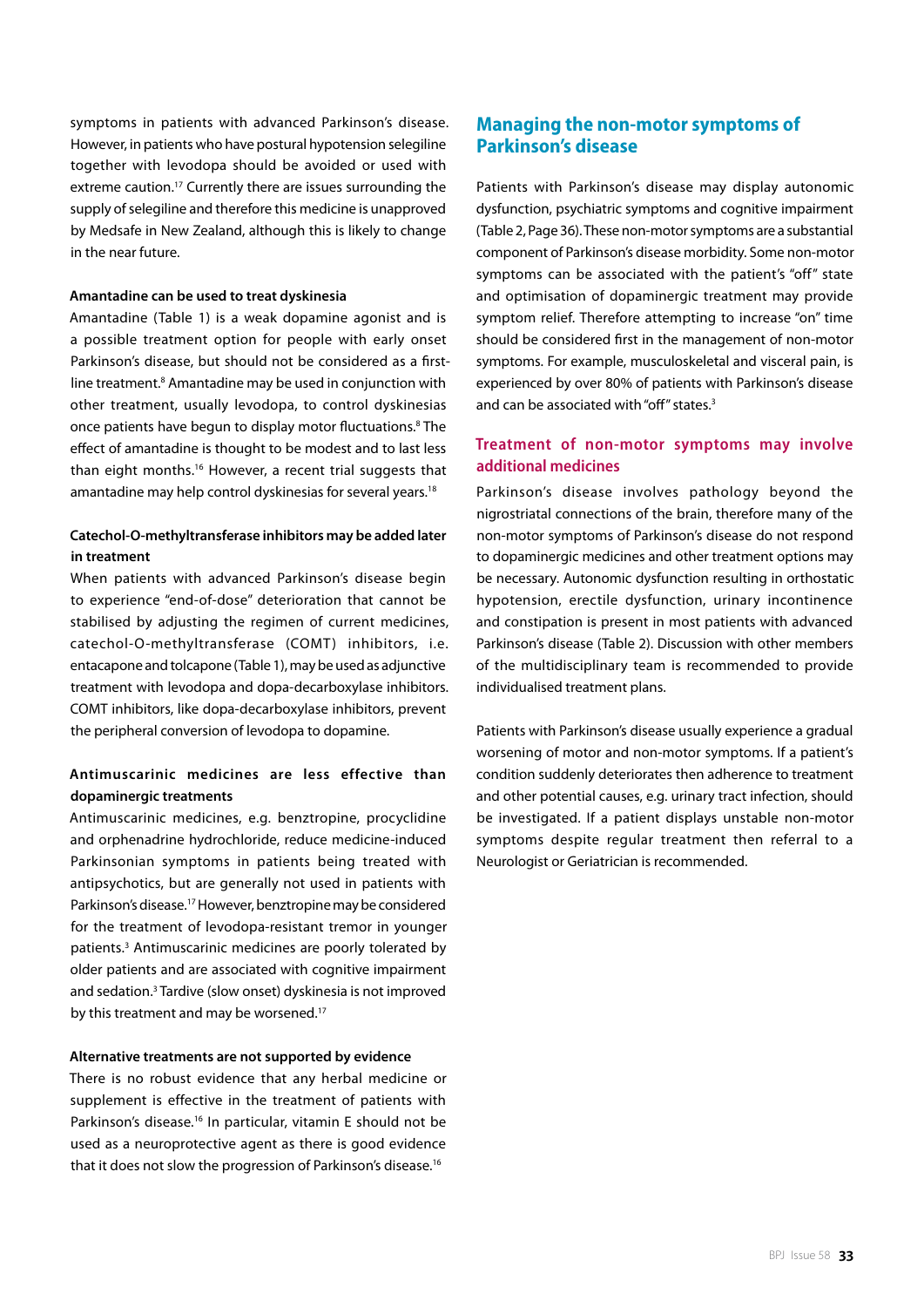### Table 1: Treatment of motor symptoms associated with Parkinson's disease<sup>17</sup>

| <b>Medicine</b>                                                                                                                                                                                                                                                                                                                                                                                                                                                                                                                                                | <b>Treatment</b>                                                                                                                                                                                                                                                                                                                                                                                                                                                                                                                                                                                                                                                      | <b>Adverse effects</b>                                                                                                                                                                                                                                                                                                                                                                                                                                                                                                                                                                                                                                                                                                                                                                                                                                                                                                                                                                                                                  |  |  |
|----------------------------------------------------------------------------------------------------------------------------------------------------------------------------------------------------------------------------------------------------------------------------------------------------------------------------------------------------------------------------------------------------------------------------------------------------------------------------------------------------------------------------------------------------------------|-----------------------------------------------------------------------------------------------------------------------------------------------------------------------------------------------------------------------------------------------------------------------------------------------------------------------------------------------------------------------------------------------------------------------------------------------------------------------------------------------------------------------------------------------------------------------------------------------------------------------------------------------------------------------|-----------------------------------------------------------------------------------------------------------------------------------------------------------------------------------------------------------------------------------------------------------------------------------------------------------------------------------------------------------------------------------------------------------------------------------------------------------------------------------------------------------------------------------------------------------------------------------------------------------------------------------------------------------------------------------------------------------------------------------------------------------------------------------------------------------------------------------------------------------------------------------------------------------------------------------------------------------------------------------------------------------------------------------------|--|--|
| Levodopa with a dopa-decarboxylase inhibitor                                                                                                                                                                                                                                                                                                                                                                                                                                                                                                                   |                                                                                                                                                                                                                                                                                                                                                                                                                                                                                                                                                                                                                                                                       |                                                                                                                                                                                                                                                                                                                                                                                                                                                                                                                                                                                                                                                                                                                                                                                                                                                                                                                                                                                                                                         |  |  |
| Note: The dose of dopa-decarboxylase inhibitor needs to be sufficient to inhibit extracerebral conversion of levodopa to dopamine,<br>e.g. carbidopa 70 to 100 mg daily, which can cause nausea and vomiting due to dopamine stimulation of chemoreceptors.<br>Combination formulations of levodopa with carbidopa or benserazide are designed to provide adequate enzyme inhibition, with<br>minimal extra adverse effects. The relative amount of carbidopa:levodopa is 1:4 or 1:10; for benserazide:levodopa the relative<br>amount in formulations is 1:4. |                                                                                                                                                                                                                                                                                                                                                                                                                                                                                                                                                                                                                                                                       |                                                                                                                                                                                                                                                                                                                                                                                                                                                                                                                                                                                                                                                                                                                                                                                                                                                                                                                                                                                                                                         |  |  |
| Levodopa with<br>carbidopa<br>i.e. Sinemet (100 mg<br>$+25$ mg, 250 mg + 25<br>mg), Sindopa (100 mg<br>+25 mg), Sinemet CR<br>modified release (200<br>$mg + 50$ mg), Kinson<br>$(100 \text{ mg} + 25 \text{ mg})$<br>unfunded)                                                                                                                                                                                                                                                                                                                                | Initiated at 100 mg levodopa (with 25 mg<br>carbidopa), three times daily, e.g. 6 am, 12 pm<br>and 6 pm. <sup>3</sup> Can be increased by 100 mg, daily,<br>or on alternate days, according to the patient's<br>response and tolerance, up to 800 mg levodopa<br>(with carbidopa 200 mg, i.e. eight tablets of 100<br>mg/25 mg each), daily, in divided doses. If higher<br>doses of levodopa are required, and tolerated, a<br>250 mg levodopa (with carbidopa 25 mg) tablet<br>is used. Levodopa can then be increased by 250<br>mg, daily or on alternate days, to a maximum of 2<br>g levodopa (with 200 mg carbidopa, i.e. ten tablets<br>of 200 mg/25 mg each). | Dyskinesias, if severe, may be managed by<br>reducing the levodopa dose and adding a<br>dopamine agonist to "smooth out" motor<br>fluctuations. Both forms of levodopa are<br>contraindicated in patients who have taken a<br>non-selective monoamine oxidase inhibitor<br>(MAOI) within 14 days, or in patients with<br>a history of angle closure glaucoma. When<br>levodopa treatment is initiated, taking the<br>medicine with food may reduce nausea,<br>however, the presence of food and protein in<br>the gut can reduce levodopa absorption. Low<br>protein meals, e.g. fruit and bread, may improve<br>levodopa absorption. Once Parkinson's disease<br>has advanced, taking medicine 30 minutes<br>before food may further improve absorption<br>and produce a greater therapeutic response.<br>Levodopa may cause dizziness or sudden onset<br>of sleep making driving dangerous. Benign<br>discolouration of urine may occur. Abrupt<br>withdrawal should be avoided due to the risk of<br>neuroleptic malignant syndrome. |  |  |
| Levodopa with<br>benserazide<br>i.e. Madopar (50 mg<br>$+12.5$ mg, 100 mg +<br>25 mg, 200 mg + 50<br>mg), Madopar Rapid<br>dispersible (50 mg<br>+12.5 mg), Madopar<br>HBS modified release<br>$(100 \text{ mg} + 25 \text{ mg})$                                                                                                                                                                                                                                                                                                                              | Initiated at 50 mg levodopa, three to four times<br>daily, with or just after food, or 100 mg, three times<br>daily, in patients with more advanced Parkinson's<br>disease. Doses of levodopa can be increased by<br>100 mg (with 25 mg beserazide), daily, once or<br>twice weekly, according to the patient's response.<br>Older patients may be started on a reduced dose<br>of 50 mg, once or twice daily, increased by 50<br>mg, daily, once or twice weekly, according to the<br>patient's response. The usual maintenance dose<br>of levodopa is 400 - 800 mg (with benserazide<br>100 - 200 mg), daily, in divided doses.                                     |                                                                                                                                                                                                                                                                                                                                                                                                                                                                                                                                                                                                                                                                                                                                                                                                                                                                                                                                                                                                                                         |  |  |
| <b>Dopamine agonists</b>                                                                                                                                                                                                                                                                                                                                                                                                                                                                                                                                       |                                                                                                                                                                                                                                                                                                                                                                                                                                                                                                                                                                                                                                                                       |                                                                                                                                                                                                                                                                                                                                                                                                                                                                                                                                                                                                                                                                                                                                                                                                                                                                                                                                                                                                                                         |  |  |
| Ropinirole                                                                                                                                                                                                                                                                                                                                                                                                                                                                                                                                                     | Initiated at 250 micrograms ropinirole, three<br>times daily, with or just after food. Daily doses are<br>increased by 250 micrograms, three times daily,<br>at weekly intervals, up to 3 mg daily. Doses can<br>be further increased according to the patient's<br>response. Maintenance doses are often 9 - 16 mg,<br>daily, but higher doses to a maximum of 24 mg<br>daily, may be required if ropinirole is taken with<br>levodopa.                                                                                                                                                                                                                              | Adverse effects include nausea (common) or<br>vomiting, postural hypotension, excessive<br>sleeping, impulse control disorders, cognitive<br>symptoms and hallucinations. Monitor blood<br>pressure when initiating dopamine agonists. This<br>medicine may cause dizziness or sudden onset of<br>sleep making driving dangerous.                                                                                                                                                                                                                                                                                                                                                                                                                                                                                                                                                                                                                                                                                                       |  |  |
| Pramipexole                                                                                                                                                                                                                                                                                                                                                                                                                                                                                                                                                    | Initiated at 125 micrograms pramipexole, three<br>times daily, with the dose doubled every five to<br>seven days, if tolerated, to 500 micrograms, three<br>times daily. Doses can be further increased by 250<br>micrograms, three times daily, at weekly intervals,<br>to a maximum of 1.5 mg, three times daily.                                                                                                                                                                                                                                                                                                                                                   | Doses of pramipexole should be reduced<br>in patients with renal impairment (see: NZF<br>for further details). This medicine may cause<br>dizziness or sudden onset of sleep making driving<br>dangerous.                                                                                                                                                                                                                                                                                                                                                                                                                                                                                                                                                                                                                                                                                                                                                                                                                               |  |  |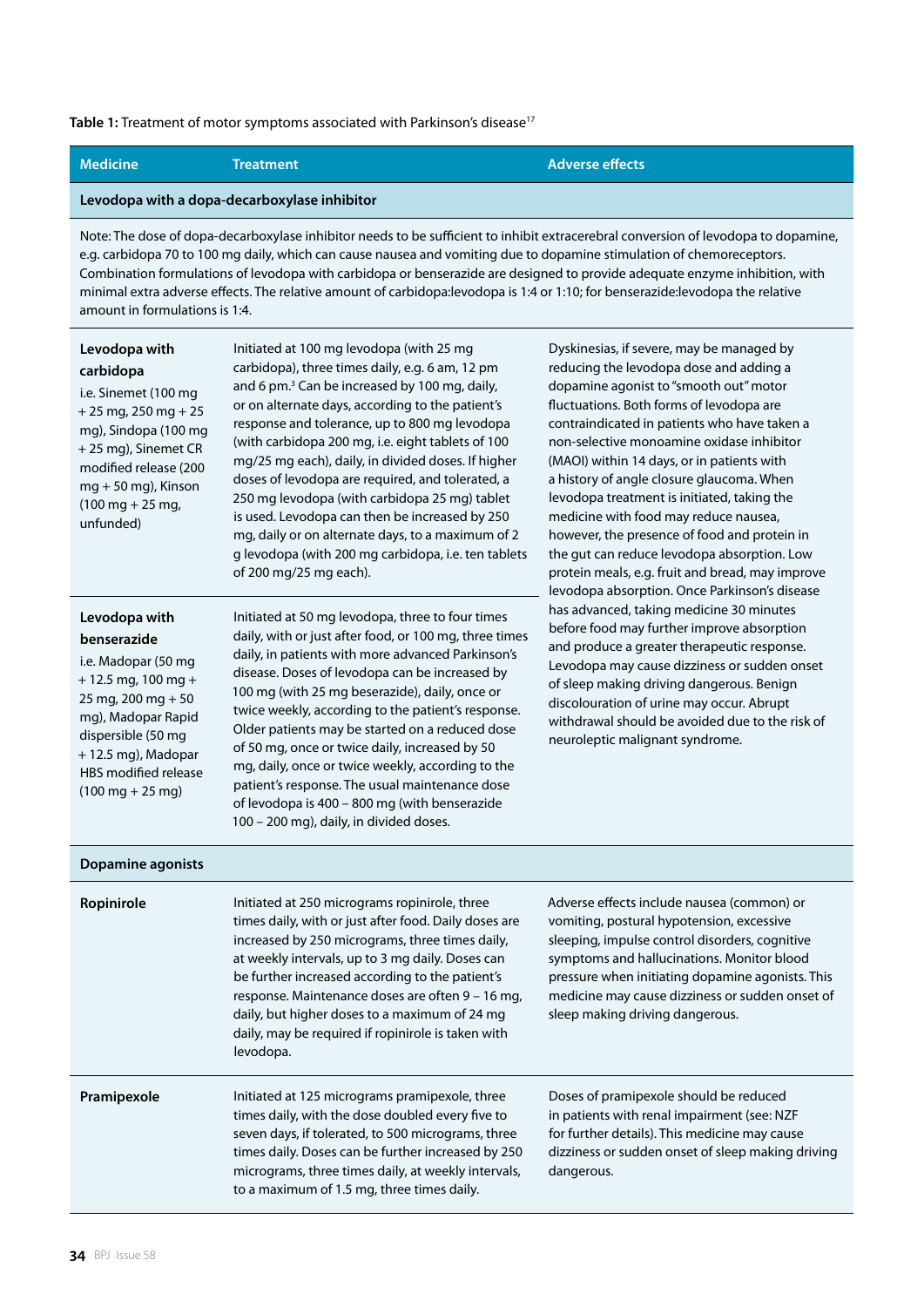### **Medicine Treatment Adverse effects**

### **Monoamine oxidase type B inhibitors (MAOBI)**

### **Selegiline**

(currently a section 29, unapproved medicine)

Initiated at 5 mg selegiline, in the morning, increasing after two to four weeks, if tolerated, to 10 mg in the morning, or 5 mg in the morning and 5 mg at midday. Selegiline can be used alone or as an adjunct to a levodopa/dopa-decarboxylase inhibitor. When used in combination the dose of levodopa may need to be decreased.

Selegiline is contraindicated in patients with active peptic ulcers, other extrapyramidal disorders, severe psychosis or dementia. Patients may experience gastrointestinal effects, e.g. nausea, constipation, diarrhoea, or cardiovascular adverse effects, e.g. bradycardia, hypo- or hypertension.

### **Catechol-O-methyltransferase inhibitors**

### **Entacapone** Initiated at 200 mg entacapone, taken with each dose of levodopa/dopa-decarboxylase inhibitor, to a maximum of 2 g, daily. Levodopa doses may need to be reduced by 10 – 30% when prescribed with entacapone. Iron or calcium supplements or indigestion remedies should not be taken within two hours of taking entacapone. Entacapone and tolcapone are contraindicated in patients with phaeochromocytoma, or a history of neuroleptic malignant syndrome or non-traumatic rhabdomyolysis. Tolcapone is also contraindicated in patients with evidence of liver disease, increased liver enzymes or severe dyskinesia. These medicines may cause dizziness or sudden onset of sleep making driving dangerous. Patients should be advised to seek medical attention if they experience symptoms suggestive of liver toxicity, e.g. nausea, abdominal pain and pruritus or rhabdomyolysis, e.g. muscle pain. Benign discolouration of the urine may occur when taking these medicines which may require investigation, e.g. creatine kinase, to differentiate this from more serious adverse effects. **Tolcapone Initiated at 100 mg tolcapone, three times** daily. The first dose is taken at the same time as levodopa, with six hours between doses. The maximum dose of tolcapone is 200 mg, three times daily, which would only be prescribed to patients with severe symptoms.

### **Dopamine modulating**

**Amantadine Initiated at 100 mg, once daily with food, increased** after one week to 100 mg, twice daily, usually in conjunction with another treatment, e.g. levodopa. Some patients may require higher doses, to a maximum of 400 mg, daily. Patients aged over 65 years should be started at 100 mg, daily, adjusted according to the patient's response.

Amantadine is contraindicated in patients with a history of epilepsy or gastric ulceration or in patients who are pregnant. Amantadine may affect driving and other skilled tasks.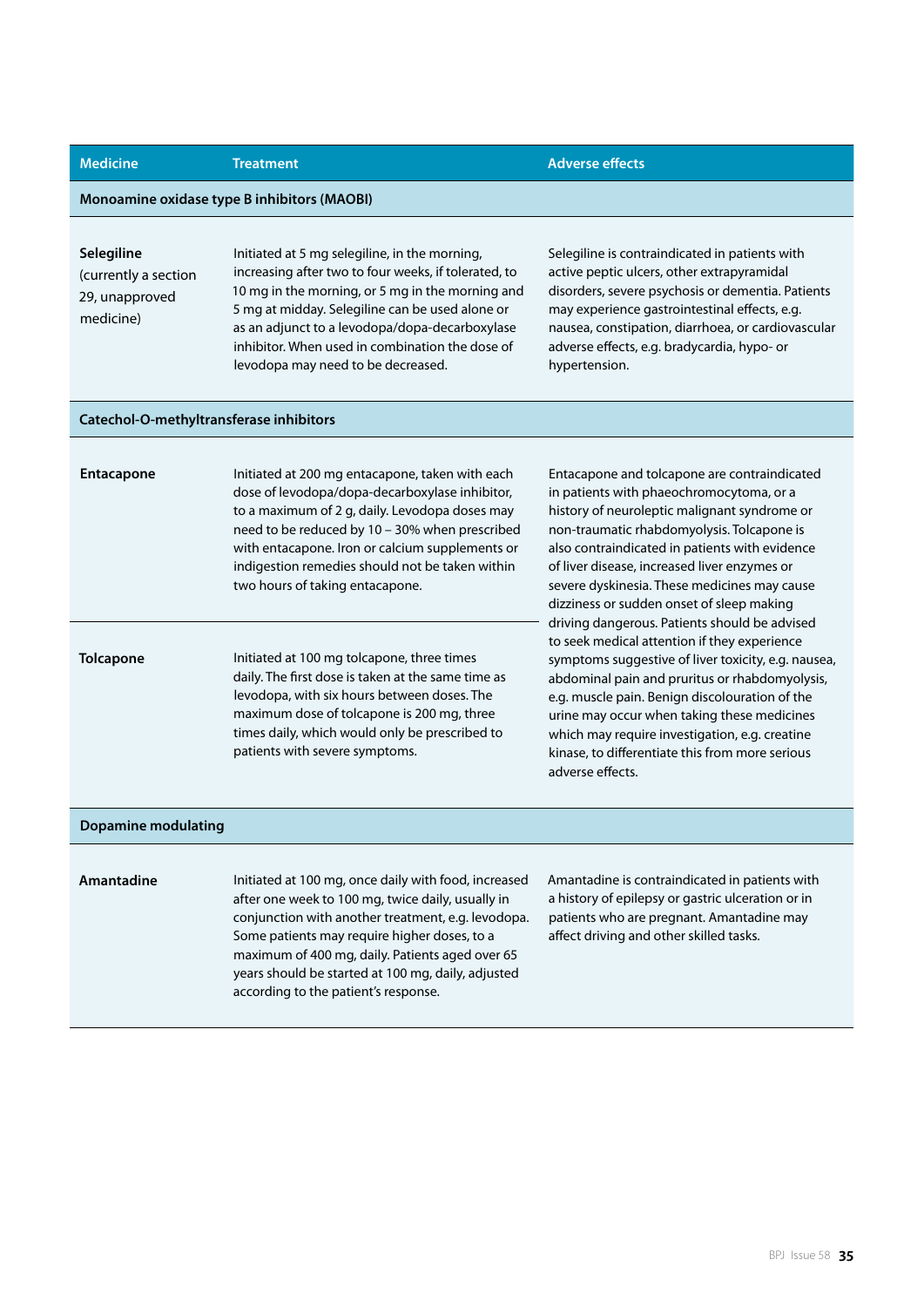## Table 2: Treatment of non-motor symptoms and complications of Parkinson's disease<sup>3, 4, 16, 17</sup>

| <b>Symptom</b>                                                                                                                      | <b>First-line</b>                                                                                                                                                                                                                                                                                                                                                                                                                                                                                                                                                                                                                                                                                                                                                                                                                                                                        | Additional pharmacological treatment                                                                                                                                                                                                                                                                                                                                                                                                                                                                                                                                                                                                                                                                                                                                                             |
|-------------------------------------------------------------------------------------------------------------------------------------|------------------------------------------------------------------------------------------------------------------------------------------------------------------------------------------------------------------------------------------------------------------------------------------------------------------------------------------------------------------------------------------------------------------------------------------------------------------------------------------------------------------------------------------------------------------------------------------------------------------------------------------------------------------------------------------------------------------------------------------------------------------------------------------------------------------------------------------------------------------------------------------|--------------------------------------------------------------------------------------------------------------------------------------------------------------------------------------------------------------------------------------------------------------------------------------------------------------------------------------------------------------------------------------------------------------------------------------------------------------------------------------------------------------------------------------------------------------------------------------------------------------------------------------------------------------------------------------------------------------------------------------------------------------------------------------------------|
|                                                                                                                                     | First consider optimising dopaminergic<br>treatment and non-pharmacological<br>treatment                                                                                                                                                                                                                                                                                                                                                                                                                                                                                                                                                                                                                                                                                                                                                                                                 | Note: treatment options include some<br>"off-label" uses of medicines                                                                                                                                                                                                                                                                                                                                                                                                                                                                                                                                                                                                                                                                                                                            |
| Cardiovascular<br>• Postural and postprandial<br>hypotension                                                                        | Patients can increase fluid and salt intake, eat<br>frequent small meals to reduce postprandial<br>hypotension and wear compression<br>stockings that extend to above the knee. Any<br>antihypertensive medicines should be taken<br>with caution.                                                                                                                                                                                                                                                                                                                                                                                                                                                                                                                                                                                                                                       | Fludrocortisone acetate, 50 micrograms,<br>daily, increasing to 200 micrograms, daily,<br>as needed, may be useful for patients with<br>hypotension following discussion with a<br>hospital specialist.                                                                                                                                                                                                                                                                                                                                                                                                                                                                                                                                                                                          |
| <b>Gastrointestinal</b><br>• Drooling (sialorrhoea)<br>Dysphagia<br>Gastroparesis, e.g. nausea,<br>bloating, pain<br>■ Constipation | Drooling is reported by patients to be the<br>most socially embarrassing symptom. <sup>19</sup> This is<br>thought to be due to patients swallowing less<br>often rather than over-secretion of saliva. <sup>19</sup><br>Dopaminergic or antimuscarinic medicines<br>may reduce drooling, however, antimuscarinic<br>medicines usually cause adverse effects.<br>Dysphagia may be partially responsive<br>to optimised dopaminergic treatment.<br>Thickened fluids reduce the risk of aspiration<br>occurring and are easier for patients to<br>swallow than solid food. Speech therapy may<br>assist patients with dysphagia.<br>Patients with nausea can be advised to eat<br>frequent small meals and try to improve<br>posture while eating.<br>Patients with constipation can increase fluid<br>and fibre and avoid antimuscarinics, before<br>beginning treatment with a laxative. | Drooling can be treated with 1% atropine<br>eye drops, administered sublingually.<br>Radiotherapy may also be useful for some<br>patients.<br>Gastroparesis may be alleviated in some<br>patients with domperidone (a dopamine<br>antagonist that does not cross the blood<br>brain barrier), $10 - 20$ mg, three to four times<br>daily; maximum 80 mg, daily.<br>For constipation, laxatives can be initiated<br>for patients following dietary advice, e.g.<br>bisacodyl (10 mg - a stimulant), glycerol<br>suppositories $(3.6 g - a softener)$ , in the<br>morning, or docusate sodium, 100 - 150 mg,<br>twice daily, or 240 mg at night, up to 480 mg,<br>daily, in divided doses. Docusate sodium with<br>sennoside B is also available but should not<br>be taken for prolonged periods. |
| Pain                                                                                                                                | First establish if the pain is present during "on"<br>or "off" states, to decide whether adjusting<br>dopaminergic treatment may provide benefit.<br>Musculoskeletal pain can be caused by<br>restricted movement or muscle spasm and<br>patients may experience symptom relief<br>following physiotherapy.<br>Peripheral pain can be managed with<br>mild analgesics, e.g. paracetamol, and<br>physiotherapy.                                                                                                                                                                                                                                                                                                                                                                                                                                                                           | Chronic neuropathic pain can be treated<br>with:<br>Nortriptyline or amitriptyline, 10 - 75<br>$\bullet$<br>mg, once daily<br>Carbamazepine, 100 mg, once or twice<br>daily, increased gradually according to<br>response, usually to 200 mg, three or<br>four times daily<br>Gabapentin is available under Special<br>Authority for patients with neuropathic<br>pain, where the patient has tried and<br>failed, or has been unable to tolerate<br>treatment with a tricyclic antidepressant.<br>Gabapentin is initiated at 300 mg, once<br>daily, and titrated in 300 mg steps, to<br>a maximum of 3.6 g, in three divided<br>doses                                                                                                                                                           |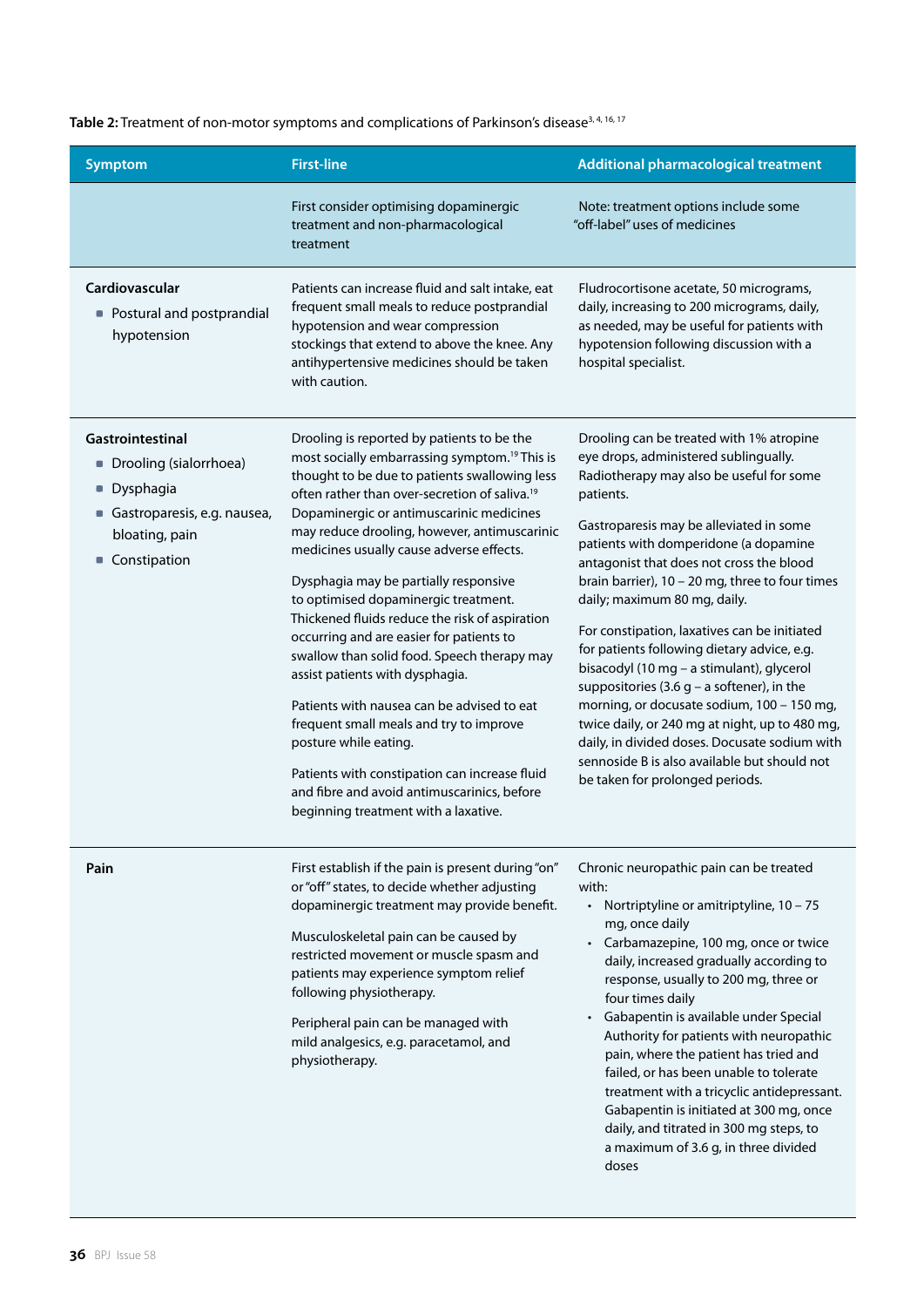| <b>Symptom</b>                                                                                                    | <b>First-line</b>                                                                                                                                                                                                                                                                                                                                                                                                                                                                                                                                                                                                                                                                                                                                                                                                                         | Additional pharmacological treatment                                                                                                                                                                                                                                                                                                                                                                                                                                                                                                                                                                                                                                                                        |
|-------------------------------------------------------------------------------------------------------------------|-------------------------------------------------------------------------------------------------------------------------------------------------------------------------------------------------------------------------------------------------------------------------------------------------------------------------------------------------------------------------------------------------------------------------------------------------------------------------------------------------------------------------------------------------------------------------------------------------------------------------------------------------------------------------------------------------------------------------------------------------------------------------------------------------------------------------------------------|-------------------------------------------------------------------------------------------------------------------------------------------------------------------------------------------------------------------------------------------------------------------------------------------------------------------------------------------------------------------------------------------------------------------------------------------------------------------------------------------------------------------------------------------------------------------------------------------------------------------------------------------------------------------------------------------------------------|
| Cognitive<br>■ Anxiety<br>Depression<br><b>Hallucinations</b><br>Dementia                                         | Patients who experience "off" state anxiety<br>may benefit from increased dopaminergic<br>treatment.<br>Assess the patient for pain or sleep<br>disturbances which may contribute to<br>depression. Referring patients for counselling<br>is recommended.<br>Patients with non-troubling hallucinations<br>do not require treatment, however, if the<br>patient is distressed medicines may need to<br>be adjusted.<br>Patients with dementia should be evaluated<br>for other causes and consideration given to<br>withdrawing anticholinergic or dopaminergic<br>medicines.                                                                                                                                                                                                                                                             | Tricyclic antidepressants or selective<br>serotonin inhibitors may be appropriate<br>for patients with depression in addition to<br>support and counselling.<br>Quetiapine may be used with extreme<br>caution, at low doses, in consultation with a<br>Geriatrician or Neurologist to treat patients<br>with psychosis. Other antipsychotics<br>should not be considered for initiation in<br>primary care due to an association with<br>extrapyramidal symptoms. Olanzapine and<br>typical antipsychotics, e.g. haloperidol, can<br>worsen motor symptoms.<br>Clozapine may be a treatment option that is<br>suggested by a hospital specialist, but this<br>requires weekly full blood count monitoring. |
| Genitourinary<br>■ Urgency and frequency<br>Nocturia<br>Incontinence                                              | Patients can avoid diuretics, e.g. caffeine<br>containing drinks. Before beginning<br>pharmacological treatment a post-void<br>bladder scan will exclude retention as a cause.<br>For further information see: "Urinary<br>incontinence in adults", BPJ 55 (Oct, 2013).                                                                                                                                                                                                                                                                                                                                                                                                                                                                                                                                                                   | Oxybutynin should be used with caution in<br>older patients, but can be initiated at 5 mg,<br>two to three times daily. <sup>3</sup><br>Tolterodine is available under Special<br>Authority for patients who have an overactive<br>bladder and a documented intolerance<br>of, or are non-responsive to, oxybutynin<br>Treatment is initiated at 2 mg, twice daily.<br>This can be reduced to 1 mg, twice daily, to<br>reduce adverse effects. Treatment should be<br>reviewed after six months.<br>Nocturia can be treated with desmopressin.                                                                                                                                                              |
| Sleep<br><b>Excessive daytime</b><br>sleepiness<br>REM sleep disorder<br>$\blacksquare$<br>Restless legs syndrome | Fatigue is experienced by one-third of<br>patients with Parkinson's disease, but is<br>less common in patients taking levodopa<br>compared to dopamine agonists. <sup>16</sup> For<br>patients with daytime sleepiness sleep<br>hygiene and other causes of altered sleep<br>patterns should be assessed, e.g. depression,<br>nocturia. A reduction in dopaminergic<br>treatment, if possible, may reduce daytime<br>sleepiness. Amantadine or selegiline for<br>motor symptoms may also benefit patients<br>with fatigue/daytime sleepiness.<br>Nocturnal doses of a dopaminergic medicine<br>may assist with insomnia. Levodopa and<br>dopamine agonists may help patients with<br>restless leg syndrome.<br>For further information see: "The night<br>time hustle: managing restless legs syndrome<br>in adults", BPJ 49 (Dec, 2012). | Methylphenidate, 10 mg, three times daily,<br>may be useful in treating patient fatigue. <sup>20</sup><br>A benzodiazepine may be effective for<br>patients with REM sleep disorder, e.g.<br>clonazepam, 1 mg, daily.<br>For further information see: "Sleep<br>disturbances: managing parasomnias in<br>general practice", BPJ 48 (Nov, 2012).                                                                                                                                                                                                                                                                                                                                                             |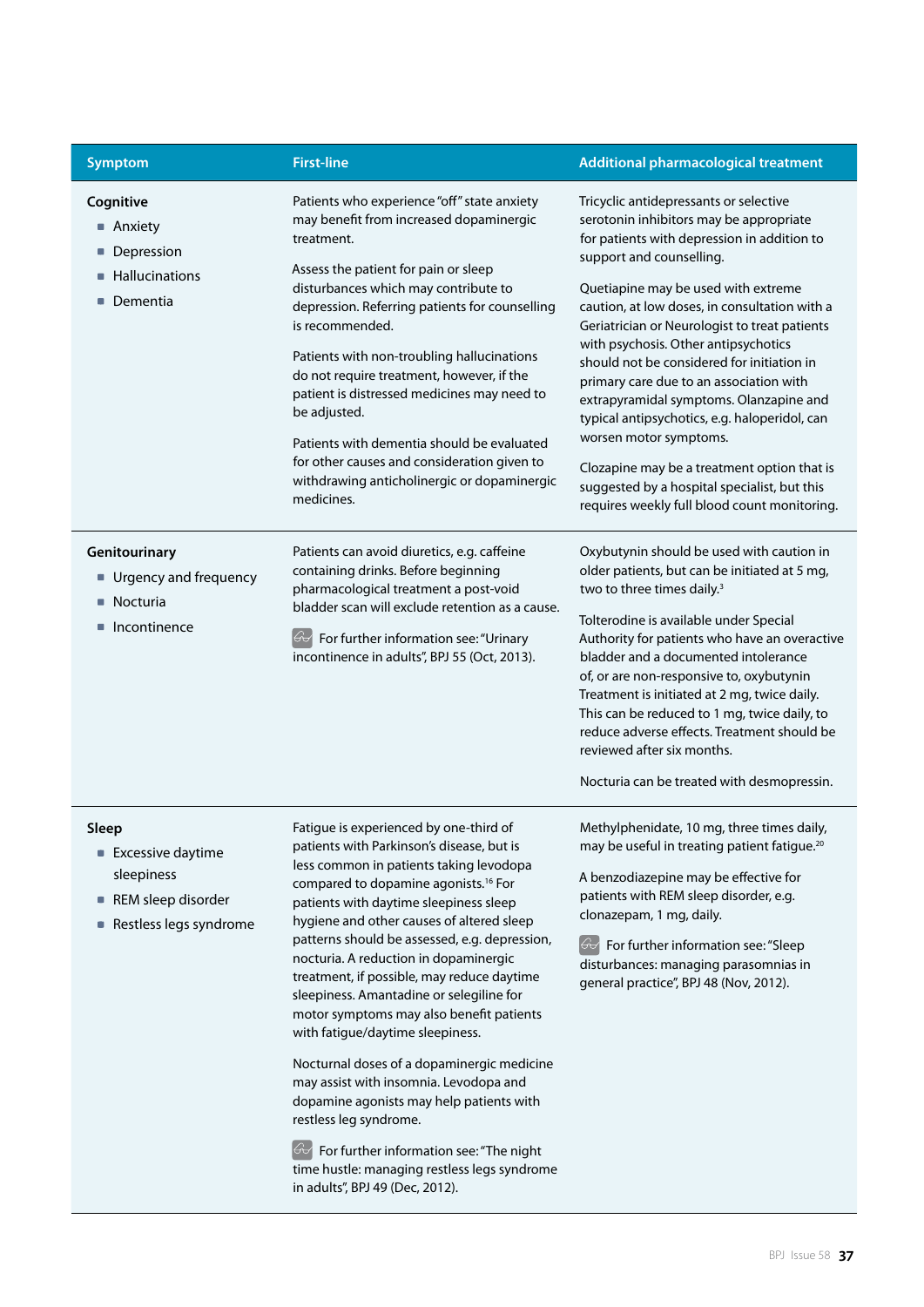### **Treatments for patients with advanced Parkinson's disease**

As patients with Parkinson's disease develop motor fluctuations and the effectiveness of standard treatments diminishes, more invasive treatments may be recommended by a Neurologist.

**Subcutaneous apomorphine**, a non-selective dopamine agonist, can be used either intermittently for motor symptom control, or as a continuous subcutaneous infusion.3 Apomorphine has the same potential to cause adverse effects as other dopamine agonists and may cause vomiting, injection site reactions and skin nodules.<sup>3</sup>

**Deep brain stimulation is a reversible surgical procedure** in which an area of the brain receives continuous electrical stimulation from an implanted battery, operated with an external controller. This may be appropriate for patients with Parkinson's disease who have motor fluctuations or tremor that does not respond to medication and for patients with adverse effects to medication. $21$ Complication rates are highly variable and infection is the most frequently reported adverse effect.<sup>21</sup> It may take three to six months for deep brain stimulation to produce optimal results but tremor and dyskinesias are able to be reduced for five years or longer.<sup>21</sup>

**Stereotactic lesion surgery** involves ablating an area of the brain in order to control tremor or dyskinesias.

**Stem cells taken from human embryonic tissue or transformed from adult tissue** may, in the future, be able to replace dopaminergic neurons in patients with Parkinson's disease. There have been a number of international clinical trials involving foetal cell transplantation, the first of which began in 1987 and so far approximately 400 patients have been involved.<sup>22</sup> The results have been variable but some patients continued to experience significant improvements in symptoms several years after treatment. However, there are currently no treatments using stem cells available for patients with Parkinson's disease in New Zealand.

**ACKNOWLEDGEMENT** Thank you to **Professor Mark Weatherall**, Consultant Geriatrician, Capital & Coast DHB and Professor of Medicine, Rehabilitation Teaching and Research Unit, University of Otago, Wellington for expert review of this article.

### **References**

- 1. Clarke CE. Parkinson's disease. BMJ. 2007;335(7617):441–5.
- 2. Hayes MW, Fung VS, Kimber TE, O'Sullivan JD. Current concepts in the management of Parkinson disease. Med J Aust. 2010;192(3):144–9.
- 3. Sellbach A, Silburn P. Management of Parkinson's disease. Aust Prescr. 2012;35(6):183–8.
- 4. Lees A. The bare essentials: Parkinson's disease. Pract Neurol. 2010;10(4):240–6.
- 5. Hely MA, Reid WGJ, Adena MA, et al. The Sydney multicenter study of Parkinson's disease: the inevitability of dementia at 20 years. Mov Disord Off J Mov Disord Soc. 2008;23(6):837–44.
- 6. Caradoc-Davies TH, Weatherall M, Dixon GS. Medications and their monitoring in Parkinson's disease in Dunedin. N Z Med J. 1992;105(935):212–4.
- 7. Thomas B, Beal MF. Parkinson's disease. Hum Mol Genet. 2007;16 Spec No. 2:R183–194.
- 8. National Institute for Health and Care Excellence (NICE). Parkinson's disease: Diagnosis and management in primary and secondary care. London; NICE; 2006. Available from: www.nice.org.nz (Accessed Jan, 2014).
- 9. Morris ME. Locomotor training in people with Parkinson disease. Phys Ther. 2006;86(10):1426–35.
- 10. Tomlinson CL, Patel S, Meek C, et al. Physiotherapy intervention in Parkinson's disease: systematic review and meta-analysis. BMJ. 2012;345:e5004.
- 11. Frazzitta G, Balbi P, Maestri R, et al. The beneficial role of intensive exercise on Parkinson disease progression. Am J Phys Med Rehabil Assoc Acad Physiatr. 2013;92(6):523–32.
- 12. Baker MG, Graham L. The journey: Parkinson's disease. BMJ. 2004;329(7466):611–4.
- 13. NZ Transport Agency. Medical aspects of fitness to drive: a guide for medical practitioners. NZ Transport Agency; 2009. Available from: www.nzta.govt.nz (Accessed Jan, 2014).
- 14. Vlaar A, Hovestadt A, van Laar T, Bloem BR. The treatment of early Parkinson's disease: levodopa rehabilitated. Pract Neurol. 2011;11(3):145–52.
- 15. Hely MA, Morris JGL, Reid WGJ, Trafficante R. Sydney Multicenter Study of Parkinson's disease: non-L-dopa-responsive problems dominate at 15 years. Mov Disord Off J Mov Disord Soc. 2005;20(2):190–9.